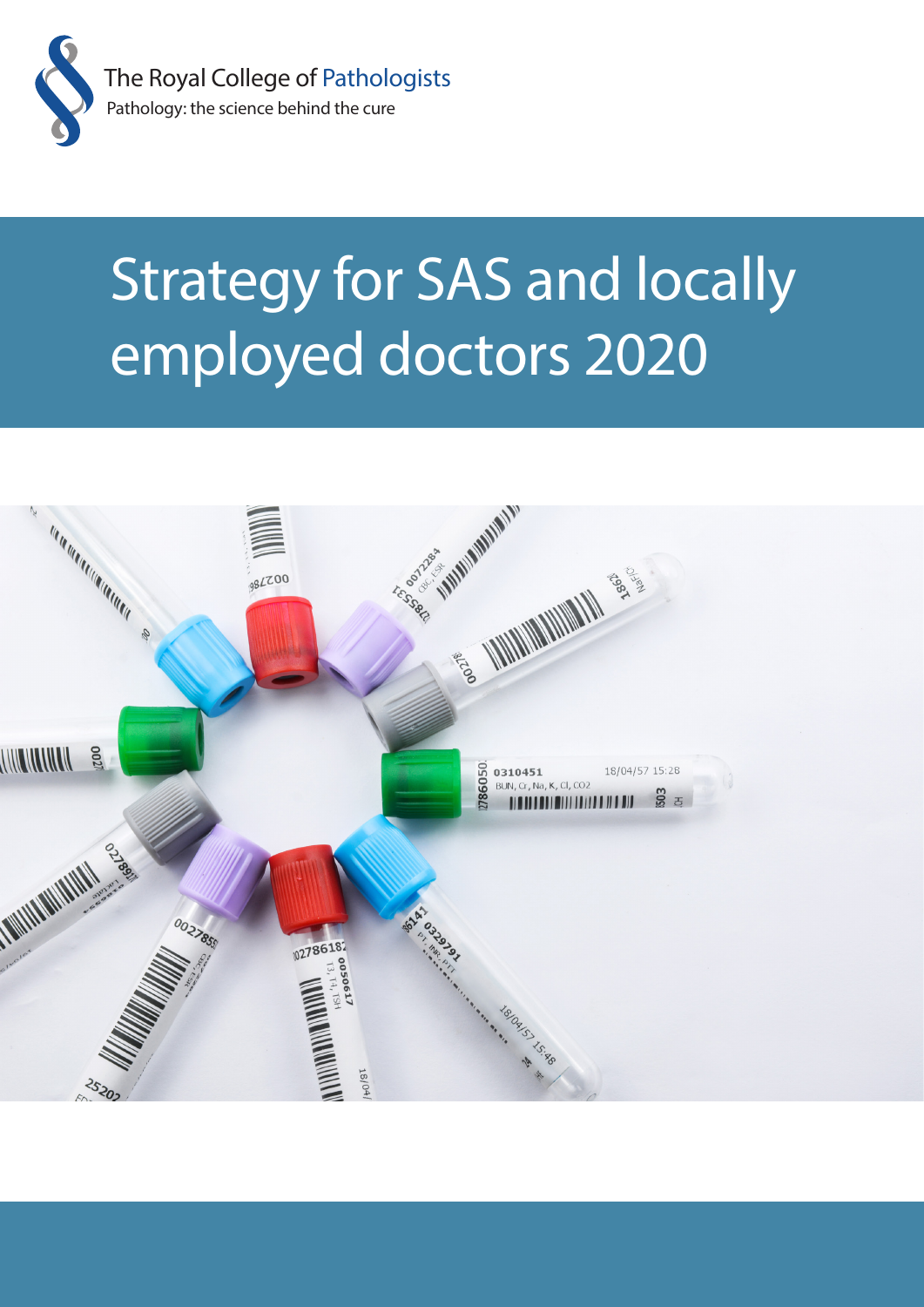#### **Introduction**

This strategy sets out how the College will support SAS (specialty and associate specialist) doctors and locally employed doctors (LEDs). It provides an outline that will lead to the implementation and development of services and governance for SAS doctors.

SAS doctors is the umbrella term for non-consultant career grade doctors not in training programmes. It encompasses specialty doctors, associate specialists, staff grades and a number of other clinical career grades. Specialty doctor is the current and most common job title for a senior career grade doctor, previously known as 'staff grade', which was incorporated into the new grade in 2009.

The College recognises that those working in this grade add value to pathology services. These doctors provide a variety of services depending on their terms of employment, in some cases including autonomous service. Therefore, we aspire to achieve greater inclusion of SAS doctors in our services and governance.

To do this, we will improve the attractiveness and relevance of affiliate member benefits and resources available to those in this grade. The College supports SAS doctors working in pathology who become College members, including by supporting their participation in the CPD scheme. Through College membership and engagement, SAS doctors will have a stronger voice; for example, through inclusion on committees and exam panels.

SAS doctors currently make up just 5% of the College's membership, and many are not yet members of the College. This is a growing workforce and there may be opportunities to encourage them to join the College by improving the services and resources we offer. Table 1 provides details on the membership classes that contain SAS doctors. Appendix 1 details the benefits of each membership class.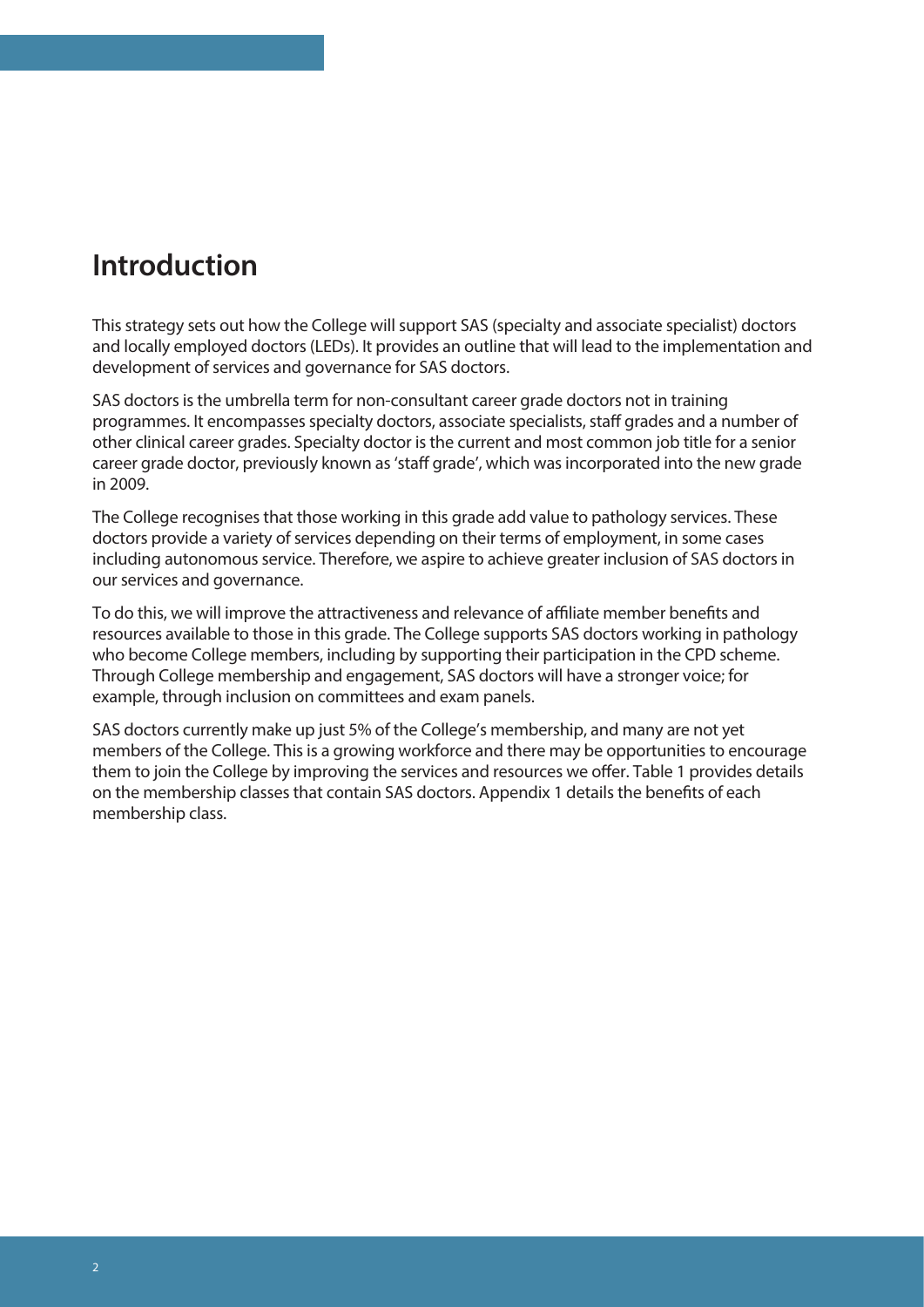## **Purpose of this strategy**

Three themes underpin this strategy: safety culture, continuous improvement and encouraging engagement. The strategy is intended to complement the College's overall strategic aims, which are to:

- develop and maintain high standards of pathology education, training and research
- promote excellence and advance knowledge in pathology practice
- increase the College's influence through a clear, coherent professional voice
- resource the future of the College.

Through this strategy, the College aims to engage and empower SAS doctors, throughout all stages in their careers. The College will support their development and encourage employing bodies to optimise their potential and contribution to pathology services, with supporting guidance for employers and doctors.\*

We will work in partnership with our membership, specialist societies and external bodies to ensure that the contribution of SAS doctors across all pathology specialties is recognised.

Terms and conditions are matters for employers. However, the College believes it is good practice for SAS doctors to have inductions, be part of the revalidation process and to have protected continuous professional development (CPD) time. We will develop guidance and processes relevant to this.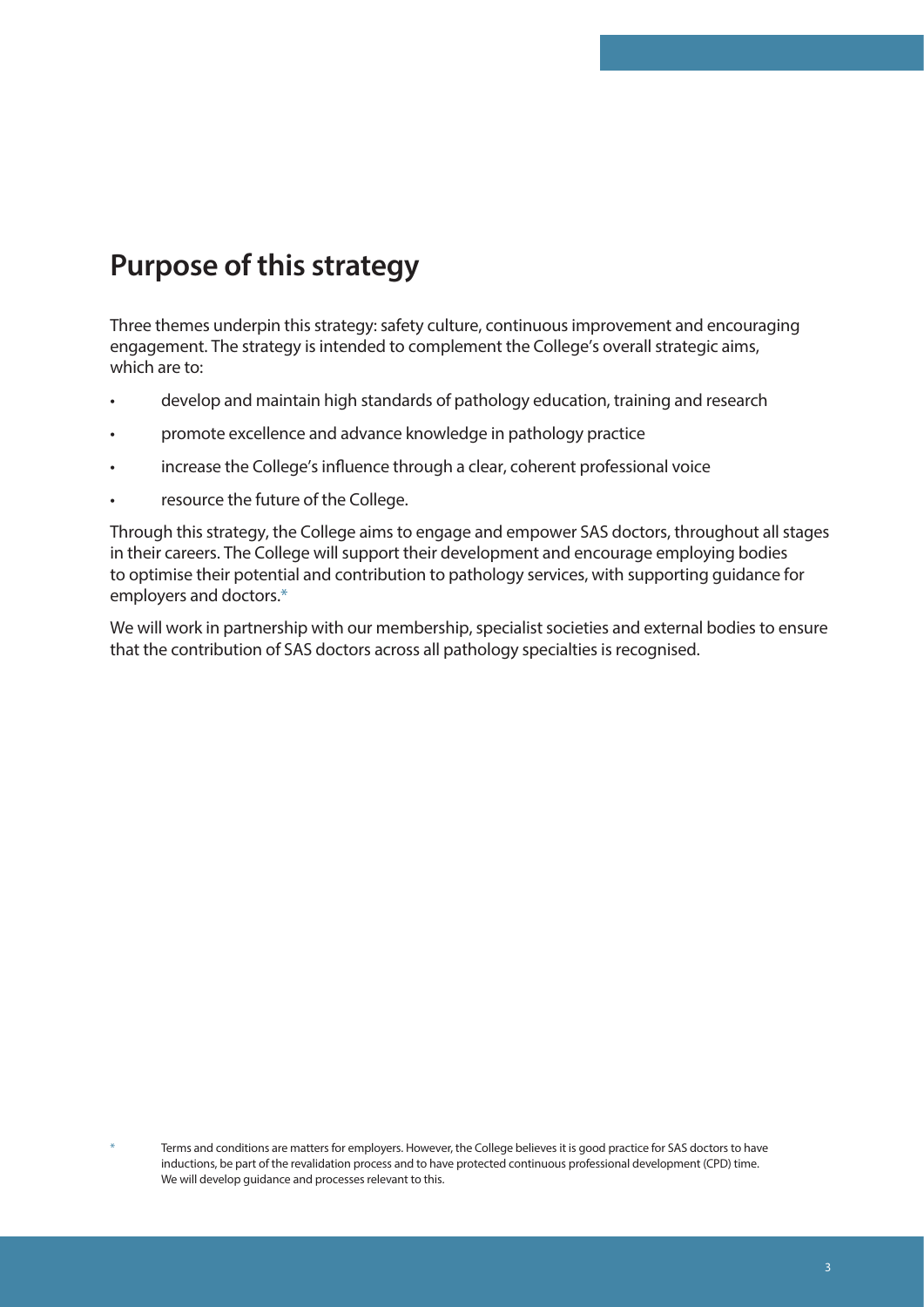### **Develop and maintain high standards of education, training and research for SAS doctors**

The College aspires to support the education, training and research of those in the SAS grade. It is important that these staff have access to continuing professional development (CPD) to support the requirements of appraisal and revalidation.

- engaging with partners (for example, the Academy of Medical Royal Colleges, the NHS, research funding bodies and industry) and providing professional leadership in this area
- raising awareness among SAS doctors of College services and the membership options available
- supporting the professional development of SAS doctors
- encouraging SAS doctors to train for the FRCPath Part 1, which, upon passing the examination, confers Diplomateship
- considering the development of opportunities for those SAS doctors who wish to train for the FRCPath Part 2, which, upon passing the examination, confers Fellowship
- offering guidance to employing bodies on English language testing
- offering advice and recommendations to employers of SAS doctors regarding good practice in supporting this workforce, for example, through:
	- time and funding for CPD
	- ring-fenced study leave time and funding
	- an induction programme
	- professional mentoring
	- a learning and development programme
	- involvement in wider roles, including educational supervision and becoming an appraiser
	- links to specialist revalidation advice provided by the General Medical Council (GMC).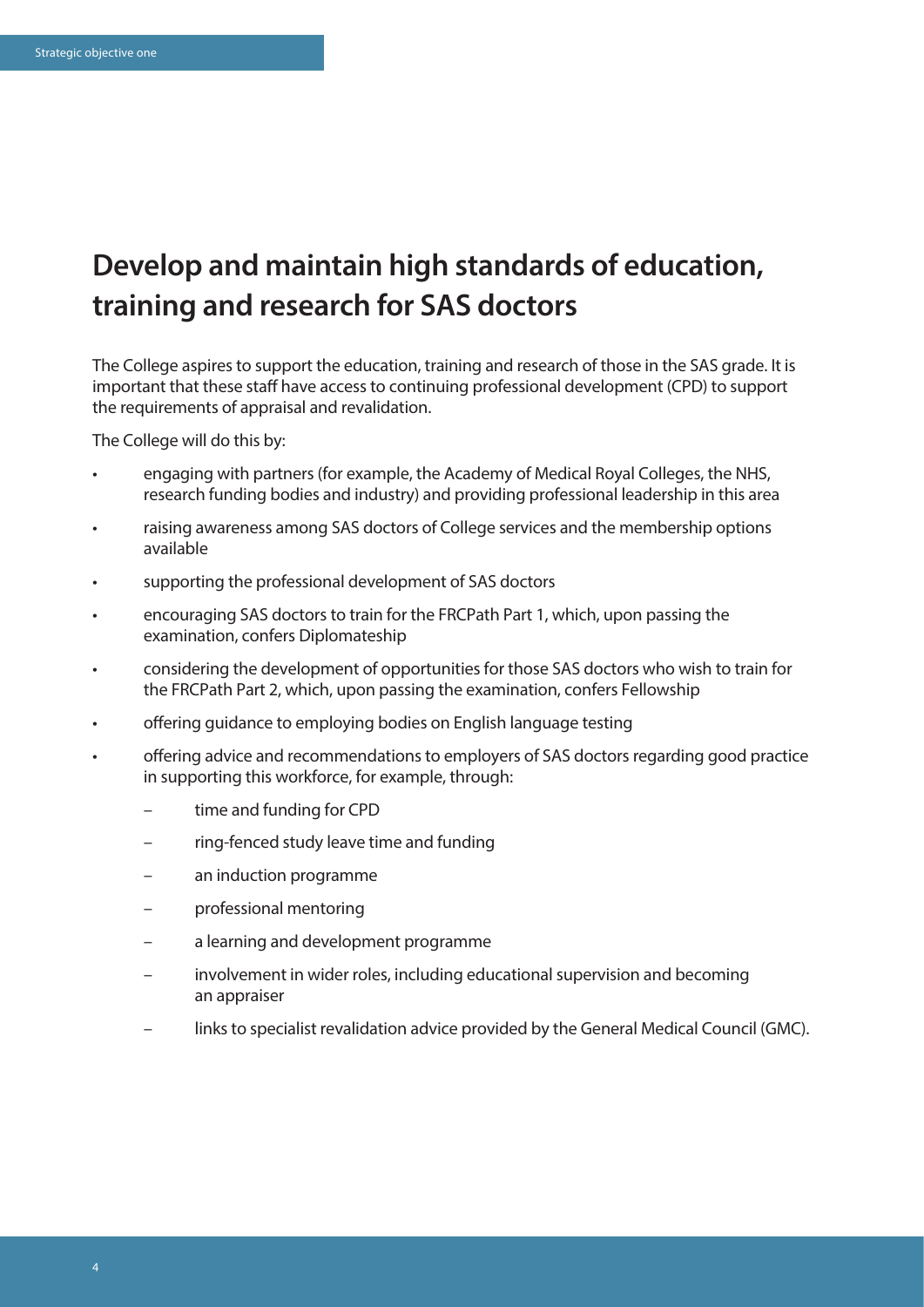### **Promote excellence and advance knowledge among SAS doctors**

The College aims to encourage excellence and advance knowledge in pathology practice for SAS doctors.

- prompting specialty advisory committee and regional council chairs to co-opt SAS doctors to serve on committees
- considering the establishment of an SAS doctors committee to report to College Council
- outlining opportunities for SAS doctors to make a valuable contribution to, and get involved with, the College by:
	- contributing to the writing of standards and guidelines
	- authoring articles for the *Bulletin*
	- carrying out public engagement activities
	- acting as representatives on advisory appointments committees (AACs) for SAS-grade posts
	- becoming a committee member
	- becoming an examiner or question writer.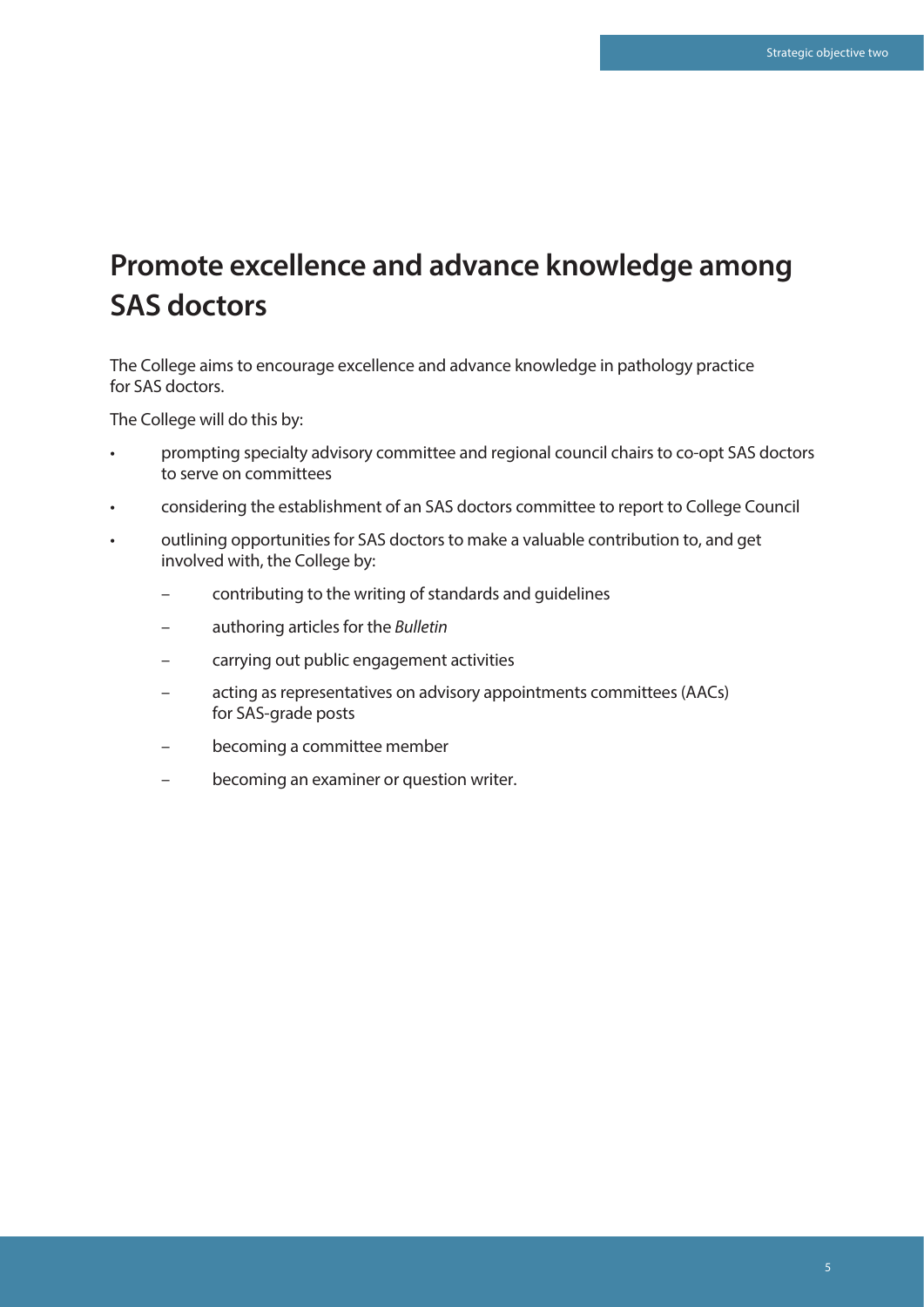## **Increase the influence of SAS doctors through a clear, coherent, professional voice**

The College seeks to increase SAS doctors' influence in terms of professionalism, culture, behaviours and attitudes.

- monitoring the workforce in pathology, including SAS grades
- curating learning and development material relevant to SAS doctors
- developing and providing tailored advice and guidance to SAS members
- developing and providing resources to include support for overseas doctors who aspire to obtain a post in the NHS, presenting the process to follow and signposting routes, for example, for General Medical Council (GMC) registration
- advertising the College's AAC service, which provides representatives to sit on employing bodies' AACs and can be used for SAS doctor appointments
- ensuring that SAS doctors are aware that, as Fellows, they can become College assessors for SAS-grade AACs, which will help to enhance their interview skills
- engaging with the SAS doctor community to seek feedback and identify their needs, enabling us to strengthen the voice of this group
- providing guidance to SAS doctors by suggesting they:
	- mix with colleagues to support the profession and professionalism
	- join a defence union to secure the appropriate cover, as Crown indemnity does not provide legal advice specifically to a doctor in the event of litigation.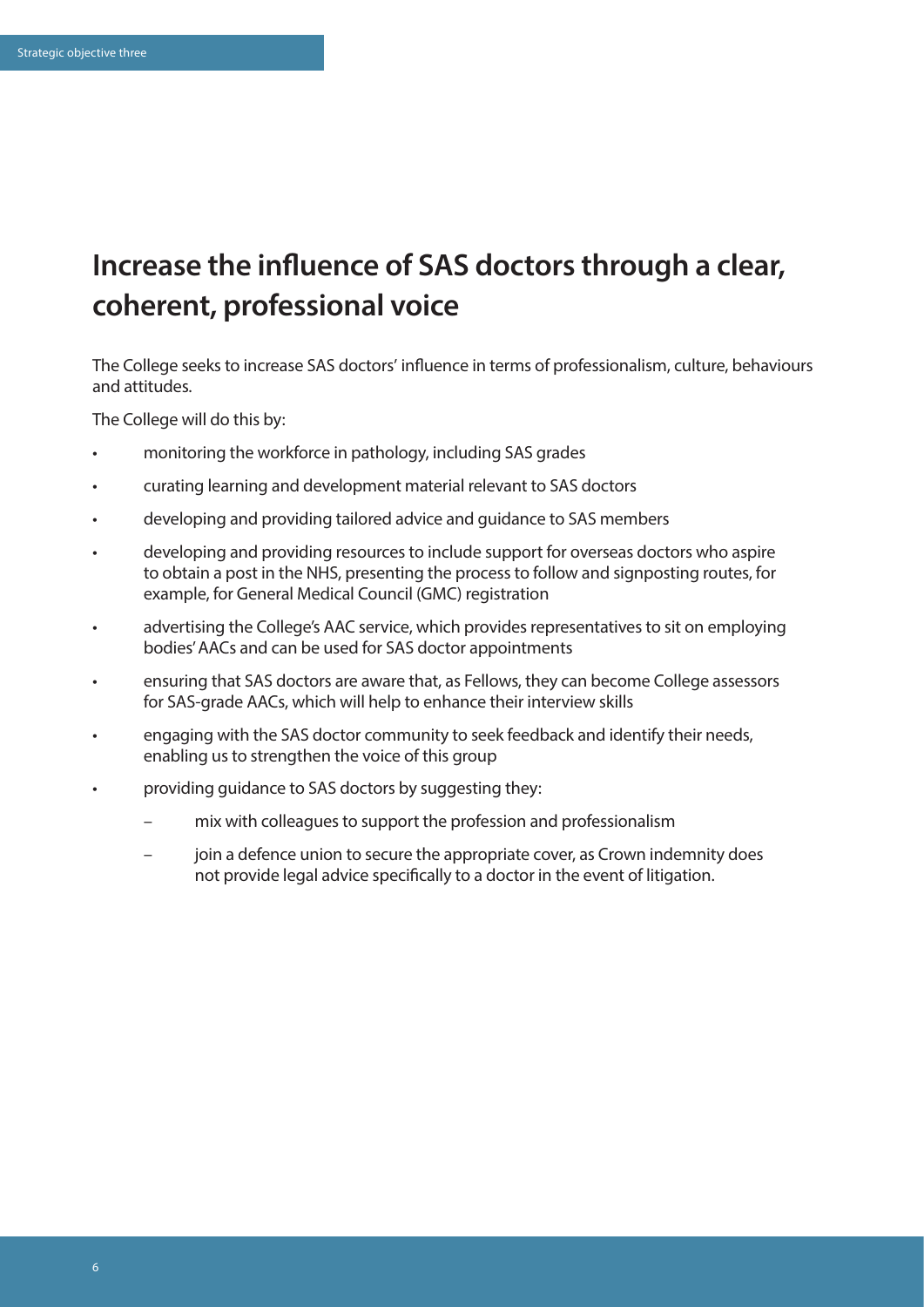#### **Resource the future of the SAS doctors**

The College aspires to grow its membership and consequently increase revenue. By improving the services and resources provided by the College to SAS doctors and encouraging employers to develop their staff, it is anticipated that more of these individuals may wish to join the College.

- increasing the value of member benefits
- promoting membership options
- continuing to encourage associate members to consider Diplomateship.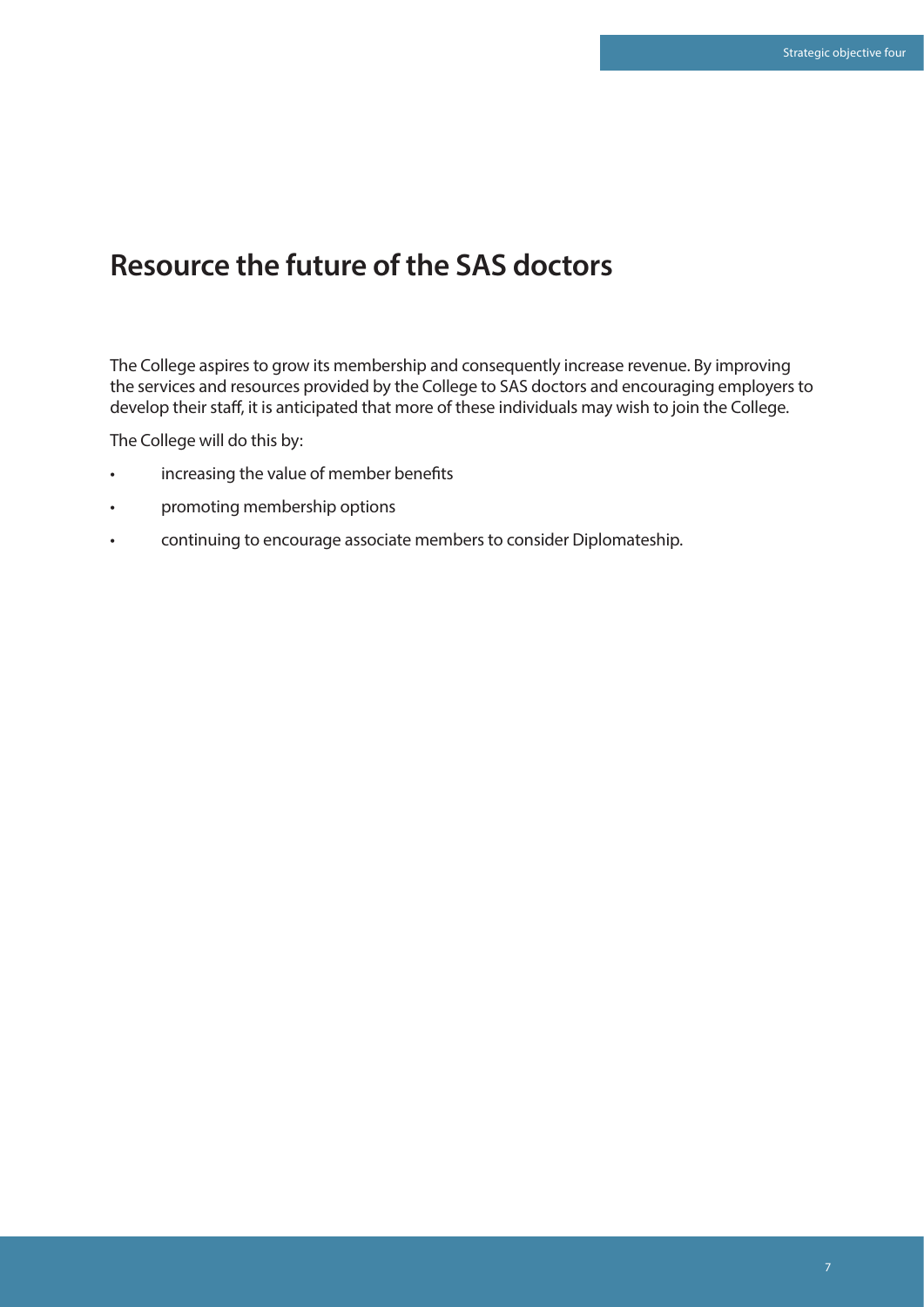### **Appendix 1: Current SAS doctor membership**

**Figure 1: SAS doctor membership of the College, by member class**

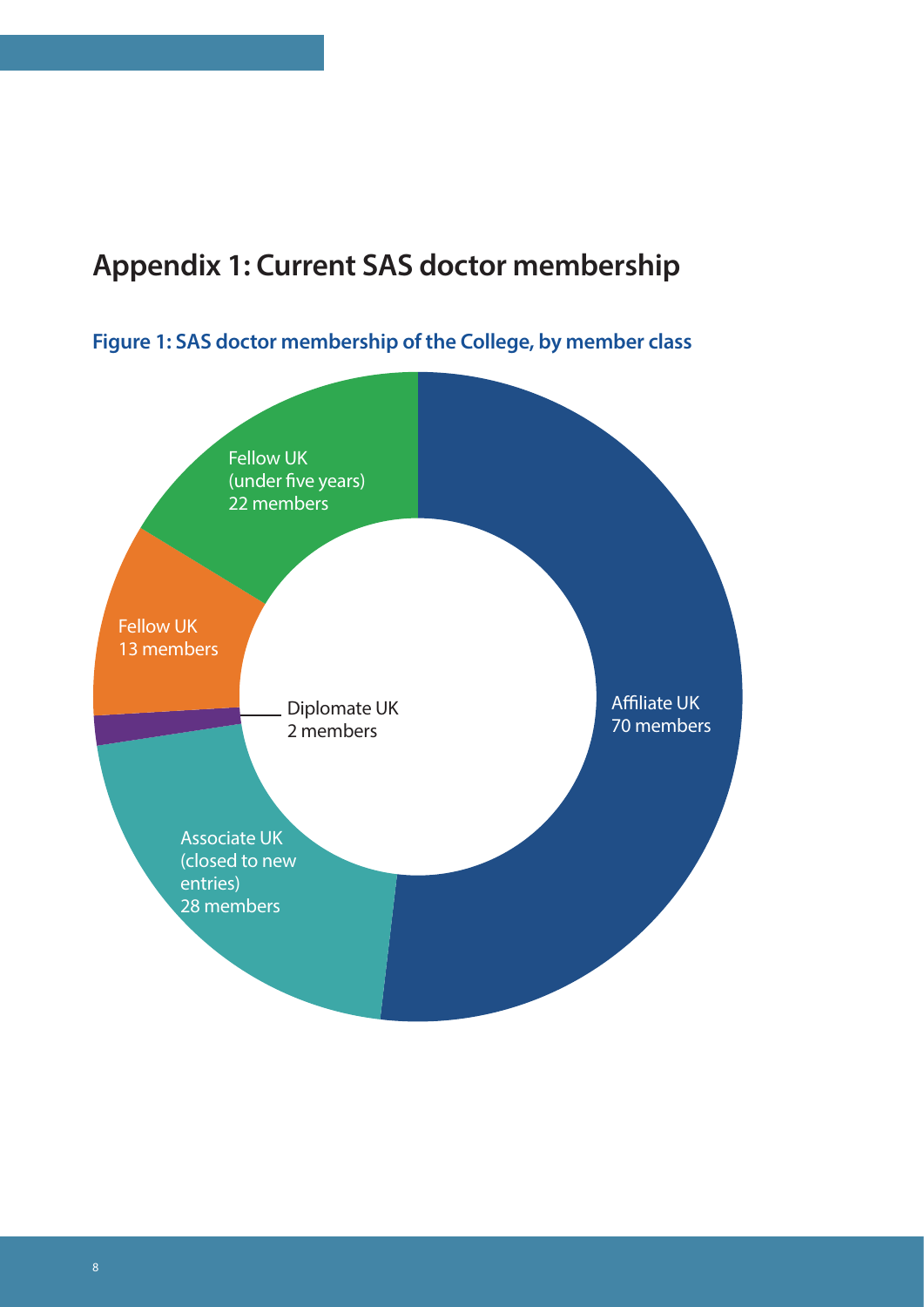| <b>Grade</b> | <b>Eligibility</b>                                                                                                                                                                                                                                                                                                           | <b>Key benefits</b>                                                                                                                                                                                                                                                                                                                                           |
|--------------|------------------------------------------------------------------------------------------------------------------------------------------------------------------------------------------------------------------------------------------------------------------------------------------------------------------------------|---------------------------------------------------------------------------------------------------------------------------------------------------------------------------------------------------------------------------------------------------------------------------------------------------------------------------------------------------------------|
| Affiliate    | Affiliateship of the College is open<br>to those not eligible for any other<br>member category.                                                                                                                                                                                                                              | Access to CPD portfolio<br>$\bullet$<br>Stand for College roles (excluding<br>$\bullet$<br>Council)<br>Receive the Bulletin<br>$\bullet$<br>Discounts on College conferences<br>$\bullet$<br>and selected medical publications                                                                                                                                |
| Diplomate    | Diplomateship of the College can<br>be obtained by:<br><b>FRCPath Part 1</b><br>$\bullet$<br>combined infection or medical<br>$\bullet$<br>genetics<br>IBMS & RCPath Conjoint Board<br>$\bullet$<br><b>Advanced Specialist Diploma</b><br>diploma examinations in<br>$\bullet$<br>dermatopathology or forensic<br>pathology. | Use of post-nominals (DipRCPath)<br>$\bullet$<br>Access to CPD portfolio<br>$\bullet$<br>Stand for College roles (excluding<br>$\bullet$<br>Council)<br>Receive the Bulletin<br>$\bullet$<br>Discounts on College conferences<br>$\bullet$<br>and selected medical publications<br><b>Access to RCPath Research</b><br>$\bullet$<br><b>Publishing Gateway</b> |
| Fellow       | Fellowship of the College can be<br>obtained by:<br>examination (FRCPath Part 1<br>$\bullet$<br>and Part 2)<br>published works<br>$\bullet$<br>invitation of Council. This is<br>$\bullet$<br>for accomplished medical<br>practitioners or scientists.                                                                       | Use of post-nominals (FRCPath)<br>$\bullet$<br>Access to CPD portfolio<br>$\bullet$<br>Vote in and stand for College<br>$\bullet$<br>elections<br>Receive the Bulletin<br>$\bullet$<br>Discounts on College conferences<br>$\bullet$<br>and selected medical publications<br><b>Access to RCPath Research</b><br>$\bullet$<br><b>Publishing Gateway</b>       |

#### **Table 1: Grades of College membership available to SAS doctors**